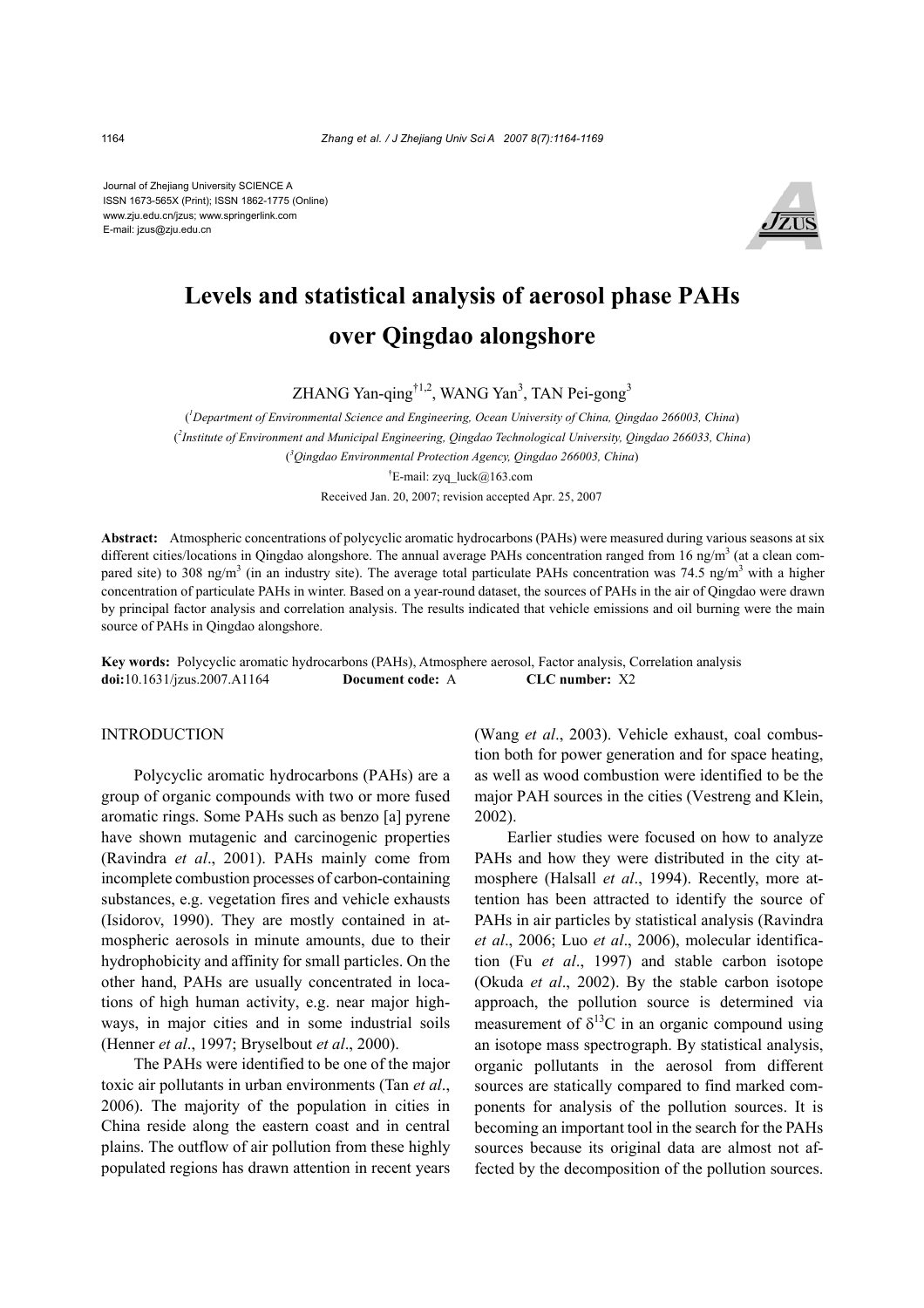In this paper, the aerosol phase PAHs concentrations were monitored from six different areas in the city of Qingdao (China), for a year. Further the potential sources were also identified using multivariate statistical method.

# EXPERIMENTAL DETAILS

# **Sampling sites**

In this paper, we focus on the estimates of atmospheric deposition of PAHs from one year of sampling at 6 sites around Qingdao (Fig.1). To represent the industrial signal, sampling station was sited at Red-Star Chemical Plant. The Nanjing Road Qingdao Fishery Department site was chosen to represent the commercial area signal. The Shazikou station was located to represent clean area. The North Sailing Construction Engineering Department site is located in a residential area. The Sifang Hotel site and Jiayuguan site were chosen to represent dense traffic and culture area signal, respectively. The samples were collected at different auto air monitoring station in spring, autumn, winter. One hundred and eighty-nine samples were collected from the 6 stations in the Qingdao alongshore. The number of samples was 41, 25, 34, 35, 15, 35 for Red-Star Chemical Plant, North Sailing Construction Engineering Department, Nanjing Road Qingdao Fishery department, Sifang Hotel, Jiayuguan, Shazikou, respectively.



**Fig.1 Map of Qingdao showing the air monitoring stations** 1: Red-Star Chemical Plant; 2: North Sailing Construction Engineering Department; 3: Nanjing Road Qingdao Fishery Department; 4: Sifang Hotel; 5: Jiayuguan; 6: Shazikou

## **PAH analysis**

1. Instrument and reagents

The HPLC equipment consisted of a HPLC pump and an LC-240 florescent detector (Perkin Elmer). Automatic atmosphere monitoring station was from API (USA). RAM-1020 β-radial dirt detector was obtained from Anderson (USA).

Reagent and materials. The PAHs standard mixed solution (100 mg/L) was purchased from Supleco, composed of acenaphthene (Acp), fluorene (Flu), phenanthrene (PA), anthracene (Ant), fluoranthene (FluT), pyrene (Pyr), benzo [a] anthracene (BaA), chrysene (Chr), benzo [b] fluoranthene (BbF), benzo [k] fluoranthene (BkF), benzo [a] pyrene (BaP), dibenzo [a,h] anthracene (DahA), benzo [ghi] perylene (BghiP), indeno [1,2,3-cd] pyrene (Ind); deionized water was from Mili-Q pure water system.

Glass fiber filter belt was 30 mm×20 m, which was pretreated as follows: Soak the glass fiber filter belt in the scarce nitric acid for a week before use, then put it into the Mili-Q water for a week, dry up naturally. Put it into the desiccator to further dry up until the fiber filter belt is uniform in weight for use.

2. Sample pretreatment

The atmosphere aerosol samples were collected from the automatic atmosphere sampling station. Minute particles from the atmosphere were gathered by the glass fiber filter belt. Put the macula on the glass fiber filter belt into glass tube after slicing into small pieces, add in certain amount of dichloromethane, ultrasonically extract three times, 15 min each time. Filter the extraction into K-D condenser after filtering with the 0.45 µm membrane filter. Condense the solution into about 0.5 ml at  $65\text{-}70$  °C water bath, then dry by passage of nitrogen gas. Use methanol to dissolve the residuals and set the volume at 0.50 ml for testing. Filter samples using the 0.45 µm needle filter before HPLC analysis.

3. PAHs HPLC analysis

Twenty µl injector loop,  $100 \times 4.6$  mm ID PE CHROMSEP (3 µm stationary phase). Methanol-water was selected as the mobile phase. Elution with 15% methanol-100% water  $(v/v)$  was isocratic for 7 min, then linear gradient elution for 5 min, then the mobile phase ratio changes to 5/95 in 17 min. Under the conditions in this experiment, the 13 PAHs checked out can all reach ideal separation. PAHs have the following detection limits (pg): Acp 21.38, PA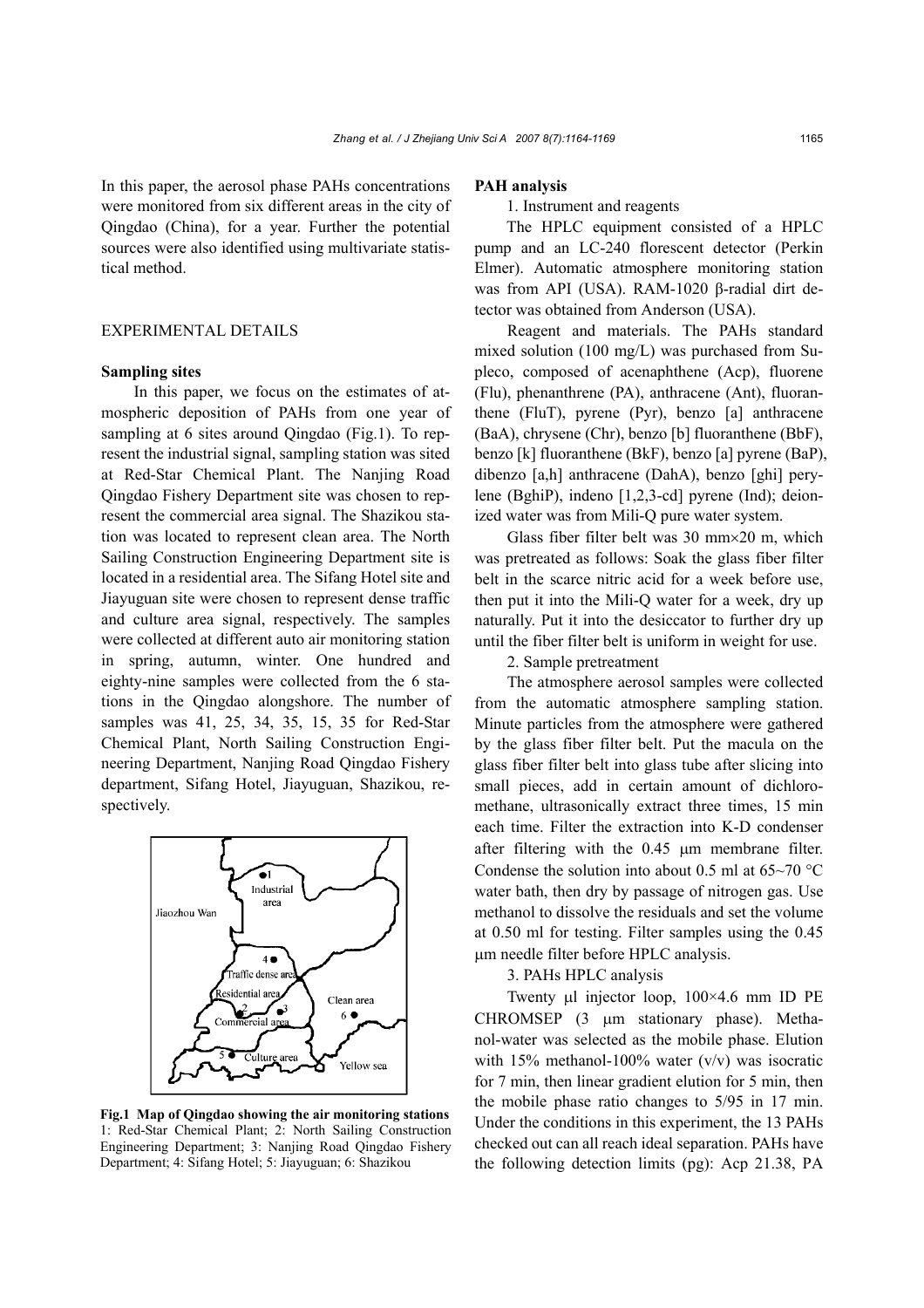16.34, Ant 0.90, FluT 16.68, Pyr 3.34, BaA 6.88, Chr 8.57, BbF 6.53, BkF 1.4, BaP 2.74, DahA 8.65, BghiP 13.73, Ind 55.19. The Relative Standard Deviation (RSD) for the above mentioned 13 PAHs recovery rate all fall in the scope of 6.0%~17.0% except for PA at 25%.

# RESULTS AND DISCUSSIONS

# **Evaluation of site-specific PAHs concentrations in the Qingdao alongshore**

The results of analysis on PAHs at different stations in the atmosphere at different seasons are shown in Table 1. The highest annual average concentration of PAHs was found at Red-Star Chemical Plant (industrial area, 24.4 ng/m<sup>3</sup> in spring, 54.0 ng/m<sup>3</sup> in autumn and 308 ng/m<sup>3</sup> in winter), followed with lower concentrations by Nanjing Road Qingdao Fishery Department site (commercial area, 32.6 ng/m<sup>3</sup> in spring, 71.8 ng/m<sup>3</sup> in autumn and 114 ng/m<sup>3</sup> in winter), Sifang Hotel (traffic dense area, 26.8 ng/m<sup>3</sup> in spring, 73.4 ng/m<sup>3</sup> in autumn and 101 ng/m<sup>3</sup> in winter), Jiayuguan (cultural area,  $56.8 \text{ ng/m}^3$  in autumn and 103 ng/m<sup>3</sup> in winter), North Sailing Construction Engineering Department (residential area, 47.2 ng/m<sup>3</sup> in spring, 68.2 ng/m<sup>3</sup> in autumn) and Shazikou (comparatively clean area,  $16.0 \text{ ng/m}^3$  in spring, 30.3 ng/m<sup>3</sup> in autumn and 64.7 ng/m<sup>3</sup> in winter). The total concentration of 13 PAHs at the six sites averaged 29.4 ng/m<sup>3</sup> in spring, 70.9 ng/m<sup>3</sup> in autumn, 138.1 ng/m<sup>3</sup> in winter.

This high concentration of PAHs at Red-Star Chemical Plant seems to be related with the activities of the industry in the vicinity of this sampling site. The sampling site in Sifang Hotel is located downtown near a main road with heavy traffic. At the observation point, the common source of PAHs is most likely the vehicular emission. The total average concentration of PAHs reported at Shazikou is comparatively lower than that found at the other sites. This observation can be justified, as the sampling site is primarily a rural one with negligibly small influence of industrial activities and/or emissions by vehicles, although some nearby agricultural activity can contribute to the increased background levels of PAHs.

The average total concentration of particulate PAHs reported in Qingdao alongshore air was 74.5 ng/m3 . FluT (17%), Pyr (13%), DahA (12%), Chr (11%), BbF (11%), BaA (9%), BaP (8%) and PA (7%)

**Table 1 Concentration of individual PAH compounds (ng/m<sup>3</sup> ) at the sampling sites in Qingdao alongshore during various seasons** 

| Location/seasons                                            | Acp  | <b>PA</b> | Ant       | FluT | Pyr  | BaA                 | Chr BbF   |                     | BkF   | BaP  | DahA | Ind  |
|-------------------------------------------------------------|------|-----------|-----------|------|------|---------------------|-----------|---------------------|-------|------|------|------|
| Sifang Hotel/spring                                         | n.d. | 2.04      | n.d.      | 6.68 | 1.60 | 2.26                | 2.31 3.17 |                     | -1.46 | 2.52 | 2.15 | n.d. |
| Sifang Hotel/autumn                                         | 7.48 | 2.20      | 0.42      | 14.8 | 12.1 | 8.49                |           | 8.64 7.84           | 3.33  | 5.90 | 5.84 | n.d. |
| Sifang Hotel/winter                                         | n.d. | 7.83      | 0.54      | 17.0 | 14.5 | 7.03                |           | $11.4$ 11.0         | 3.74  | 6.10 | 10.6 | 7.06 |
| Red-Star Chemical Plant/spring                              | n.d. | n.d.      | 0.15      | 2.90 | 1.82 | 2.90                |           | 3.36 3.54           | 144   | 2.73 | 3.70 | n.d. |
| Red-Star Chemical Plant/autumn                              | n.d. | 3.60      | 0.90      | 8.20 | 6.49 | 5.54                |           | 7.45 6.02           | 2.23  | 4.44 | 7.04 | n.d. |
| Red-Star Chemical Plant/winter                              | 12.5 | 22.0      | 5.12      | 42.9 | 43.1 | 25.0                |           | 35.1 28.5           | 10.8  | 23.6 | 44.5 | 14.1 |
| Nanjing Road Qingdao Fishery Department/<br>spring          | n.d. | 2.74      | n.d.      | 5.17 | 2.33 | 2.84 2.68 4.92 1.92 |           |                     |       | 2.88 | 3.09 | n.d. |
| Nanjing Road Qingdao Fishery Department/<br>autumn          | n.d. |           | 1.25 1.55 | 11.5 | 9.99 | 7.21 8.73 8.30 3.50 |           |                     |       | 6.63 | 8.69 | n.d. |
| Nanjing Road Qingdao Fishery Department/<br>winter          | 2.18 | 5.70      | 1.75      | 22.9 | 15.4 | 9.15 12.4 10.9 4.34 |           |                     |       | 8.18 | 11.4 | 9.26 |
| Jiayuguan/autumn                                            | n.d. | 2.99      | 0.89      | 10.0 | 9.01 |                     |           | 4.56 6.38 6.25 2.31 |       | 4.16 | 6.08 | n.d. |
| Jiayuguan/winter                                            | 3.65 | 5.87      | 1.05      | 14.0 | 13.1 | 9.07                |           | 12.6 9.90 3.79      |       | 7.70 | 10.8 | 6.03 |
| North Sailing Construction Engineering<br>Department/spring | n.d. | 9.33      | 1.87      | 7.36 | 4.17 | 3.07                | 5.20 4.42 |                     | 1.92  | 3.30 | 3.56 | n.d. |
| North Sailing Construction Engineering<br>Department/autumn | n.d. | 1.06      | 1.34      | 14.6 | 7.03 | 6.99                |           | 7.91 8.15 3.42      |       | 7.04 | 9.51 | n.d. |
| Shazikou/spring                                             | 0.16 | n.d.      | n.d.      | n.d. | 0.82 | 1.72                |           | 2.16 2.30           | 0.97  | 1.85 | 2.53 | n.d. |
| Shazikou/autumn                                             | n.d. | 2.13      | 0.21      | 6.13 | 4.34 | 0.77                | 3.20 5.07 |                     | 1.69  | 1.59 | 4.94 | n.d. |
| Shazikou/winter                                             | 3.43 | 1.92      | 0.66      | 9.42 | 9.44 | 5.67                | 6.99      | 6.11                | 2.23  | 3.55 | 10.0 | n.d. |

n.d.: not detected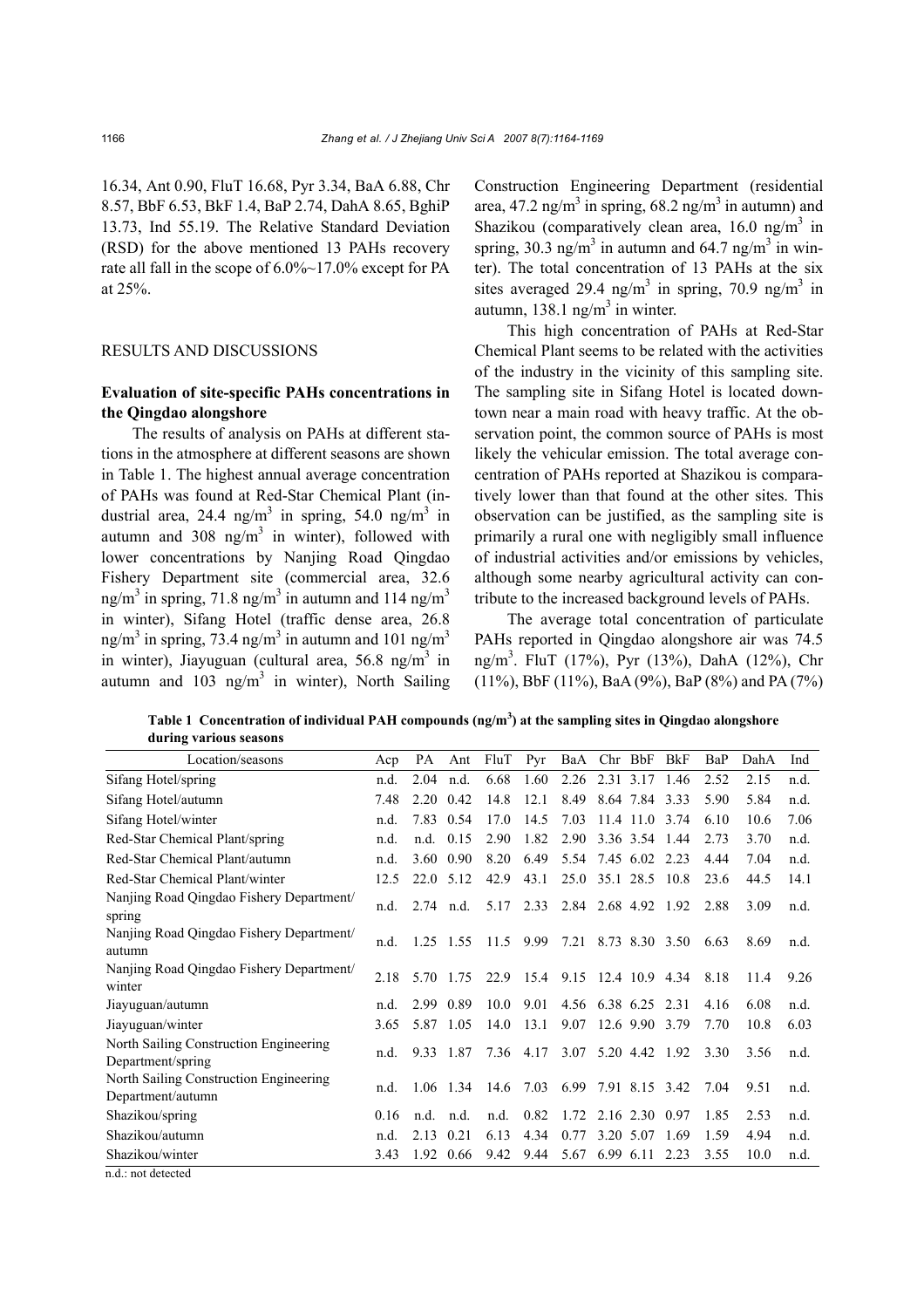were found to be the most common PAH compounds with relatively high concentrations in the particulate fraction in Qingdao alongshore.

# **Seasonal variation in the concentration of PAHs**

The concentrations of PAHs during different seasons at various sampling sites in Qingdao are also shown in Table 1. The total PAH concentration measured at industry site was almost 13 fold during winter in contrast to spring samples. The average total concentrations of PAHs at heavy traffic area and commercial area were found to be four fold during winter in contrast to spring samples. A possible reason for the high concentration of particulate PAHs during winter season seems to be related with the very low temperature during these periods, which made favorable conditions for the condensation/adsorption of these species on suspended particles present in air (Ravindra *et al*., 2006).

### **Source identification**

The judgment on the sources of atmosphere pollutants alongshore is commonly based on statistical method. In this paper, factor analysis and correlation analysis were adopted. SPSS statistical analysis software package was used in analyzing the different types of PAHs in the atmosphere aerosol in each district of Qingdao. The potential sources of the PAHs and their related factors are discussed.

1. Factor analysis

Factor analysis is multivariate statistical analysis method to explore the correlations among multiple variables, to use a few representing factors to explain the complex information provided in many variables, via mathematical transformation. Table 2 provides the results of factor analysis of total concentrations of PAHs at all the sites studied in Qingdao.

Table 2 provides the results of factor analysis of total concentrations of PAHs at all the sites studied in Qingdao alongshore. The PCA results showed that two of the factors explain the main part of the data variance. Most loading of PAHs is higher than 0.9. Only in Sifang Hotel sampling position, there is negative load for Pyr, BaA, and a low load (0.166) for Chr. The high factor loading of Pyr, BaA, BaP, BbF has been suggested for gasoline powered vehicles (Guo *et al*., 2003). Diesel emission has high factor loading for Pyr (Fang *et al*., 2004). The high factor

loading of Chr, BbF indicates stationary emission sources (Kulkarni and Venkataraman, 2000). The high level of BaP and Chr has been suggested for steel industry emissions. The PAHs compounds from coke ovens are released during coking operation as fugitive emission in steel industries. Based on these observations, the factor 1 of samples at the six sites indicates vehicular emission, oil burning and stationary emission sources.

For Red-Star Chemical Factory, the loading is greater than 0.991 for factor 1 on 8 PAHs, and is the highest among all 6 monitoring stations. The load on TSP is the highest for factor 1 on all regular factors of atmosphere aerosol, and there is no load on NO*x*. This indicates that for this station the PAHs mainly come from the TSP emitted from the boiler burning coals. TSP is the main medium and carrier for PAHs. The density of TSP in this area is the controlling factor for the density of PAHs. At Red-Star Chemical Factory monitoring position, there are big enterprises like Qingdao Steel Co., Qingdao Alkali Factory and many coal burning boilers emitting not only air pollutants TSP and  $SO<sub>2</sub>$ , etc., but also many types of PAHs. The same is true for Nanjing monitoring station, where around its vicinity there are all types of PAHs carried by smoke and dirt emitted from the huge coal burning boilers of Qingdao Thermoelectric Factory and Thermo-source Company going into the atmosphere. This is an important reason why the load of 8 types of PAHs is high at these positions.

For factor 2, there is loading on TSP, CO, and there is relatively higher loading on  $SO_2$ ,  $NO<sub>x</sub>$ . There is no loading on the 7 types of PAHs at Red-Star Chemical Plant, North Sailing Construction Department, Nanjing Road Qingdao Fishery Department and Shazikou. The characteristics of load for common factor 2 at Sifang Hotel monitoring position are significantly different than that in other positions. At Sifang Hotel, there is high loading on Pyr and BaA, and there is no loading on the other five types of PAHs. This indicates that the impact of other sources to determine the density of PAHs in atmosphere aerosol at Red-Star monitoring positions is trivial. However, at Sifang Hotel, the impact is obvious, which is shown by the high loading on PAHs, Pyr and BaA at 0.505, 0.807 and 0.892. The loading of factor 2 on  $NO<sub>x</sub>$  is also very high, reaching 0.892. This indicates that all types of PAHs may be related to the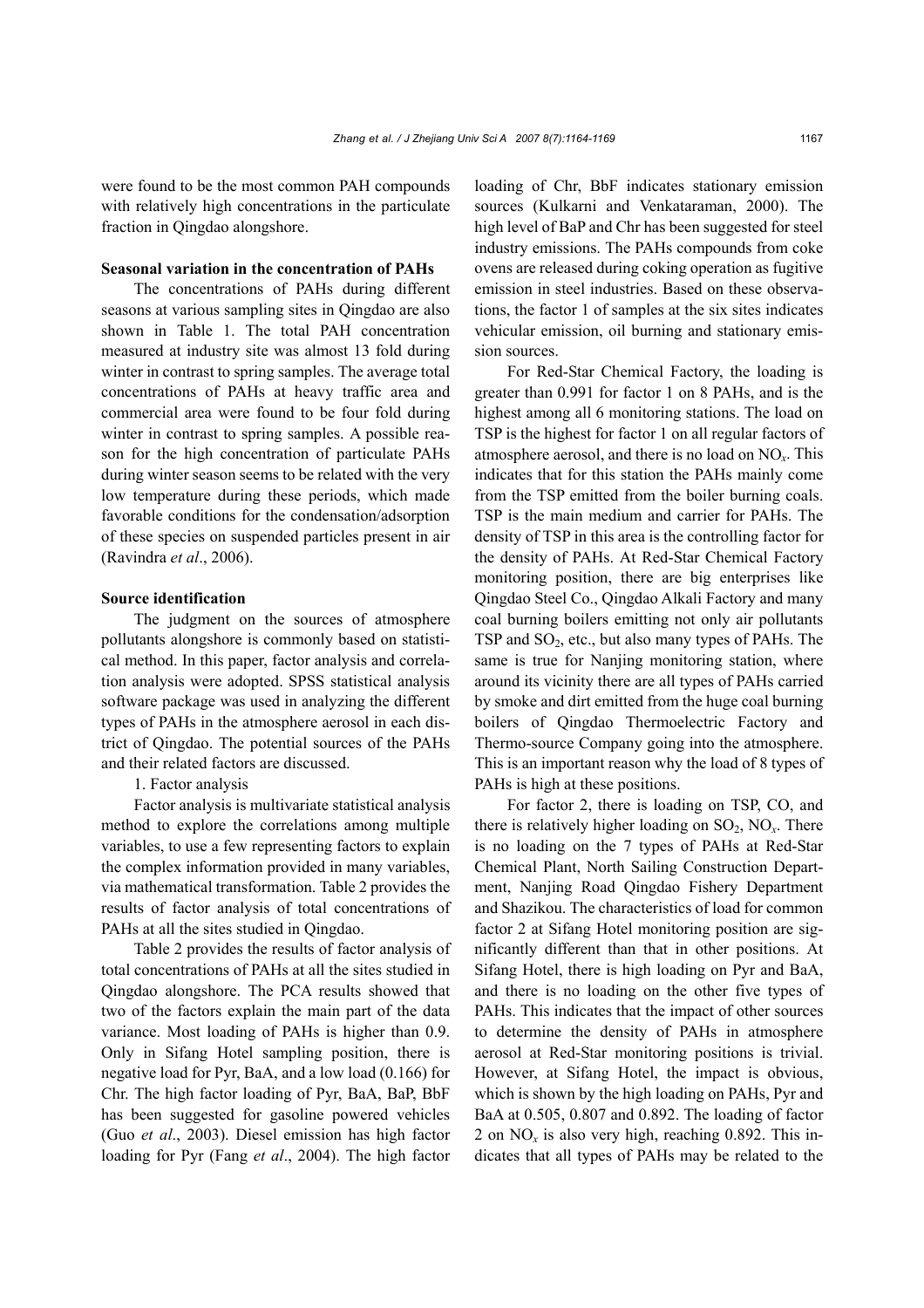|                                   | Red-Star Chemical Plant |                |                         | North Sailing Construction |                | Nanjing Road Qingdao      |  |  |  |
|-----------------------------------|-------------------------|----------------|-------------------------|----------------------------|----------------|---------------------------|--|--|--|
| Element                           |                         |                |                         | Department                 |                | <b>Fishery Department</b> |  |  |  |
|                                   | Factor 1                | Factor 2       | Factor 1                | Factor 2                   | Factor 1       | Factor 2                  |  |  |  |
| TSP $(\mu g/m^3)$                 | 0.551                   | 0.509          | 0.732                   | 0.269                      | 0.305          | $-0.126$                  |  |  |  |
| $SO_2(\mu g/m^3)$                 | 0.155                   | 0.760          | 0.447                   | 0.421                      | 0.276          | 0.737                     |  |  |  |
| $NO_x (\mu g/m^3)$                | $-0.390$                | 0.658          | 0.156                   | 0.885                      | 0.224          | 0.818                     |  |  |  |
| CO $(\mu g/m^3)$                  | 0.286                   | 0.521          | 3.190E-02               | 0.785                      | 0.686          | 9.215E-03                 |  |  |  |
| $\Sigma$ PAH (ng/m <sup>3</sup> ) | 0.995                   | $-3.851E - 02$ | 0.958                   | 4.893E-03                  | 0.981          | $-2.536E - 02$            |  |  |  |
| Pyr $(ng/m^3)$                    | 0.993                   | $-2.379E - 02$ | 0.904                   | $-2.229E - 02$             | 0.865          | $-5.543E - 02$            |  |  |  |
| BaA $(ng/m3)$                     | 0.993                   | $-2.379E - 02$ | 0.985                   | $-8.527E - 02$             | 0.986          | $-8.626E - 02$            |  |  |  |
| Chr $(ng/m3)$                     | 0.993                   | $-2.379E - 02$ | 0.971                   | $-1.864E - 02$             | 0.989          | $-3.986E - 02$            |  |  |  |
| BbF $(ng/m3)$                     | 0.993                   | $-2.379E - 02$ | 0.960                   | $-0.177$                   | 0.977          | $1.631E - 03$             |  |  |  |
| BkF $(ng/m3)$                     | 0.993                   | $-2.379E - 02$ | 0.982<br>$-2.953E - 02$ |                            | 0.978          | $-3.942E - 02$            |  |  |  |
| BaP $(ng/m^3)$                    | 0.993                   | $-2.379E - 02$ | 0.969                   | $-6.954E - 02$             |                | $-8.013E - 02$            |  |  |  |
| DahA $(ng/m3)$                    | 0.995                   | $-3.412E - 02$ | 0.937                   | $-0.176$                   | 0.969          | $-4.500E - 02$            |  |  |  |
| Eigenvalue                        | 9.456                   | 1.552          | 8.112                   | 1.725                      | 8.130          | 67.746                    |  |  |  |
| Cumulative variance (%)           | 72.739                  | 84.678         | 67.596<br>81.973        |                            | 67.746         | 78.172                    |  |  |  |
| Element                           | Sifang Hotel            |                |                         | Jiayuguan                  | Shazikou       |                           |  |  |  |
|                                   | Factor 1                | Factor 2       | Factor 1                | Factor $\overline{2}$      | Factor 1       | Factor 2                  |  |  |  |
| TSP $(\mu g/m^3)$                 | 0.587                   | 0.505          | 0.694                   | 0.661                      | 0.324          | 1.080E-02                 |  |  |  |
| $SO_2(\mu g/m^3)$                 | $-0.203$                | 0.807          | 0.551                   | 0.741                      | $-0.355$       | 0.705                     |  |  |  |
| $NO_x (\mu g/m^3)$                | $-0.101$                | 0.892          | 0.776                   | 0.619                      | 0.294          | 0.740                     |  |  |  |
| CO $(\mu g/m^3)$                  | 0.166                   | 5.924E-02      | 0.559                   | 0.487                      | $-5.706E - 02$ | 0.470                     |  |  |  |
| $\Sigma$ PAH (ng/m <sup>3</sup> ) | 0.587                   | 0.505          | 0.935                   | $-0.316$                   | 0.976          | 6.477E-02                 |  |  |  |
| Pyr $(ng/m^3)$                    | $-0.203$                | 0.807          | 0.876                   | $-0.237$                   | 0.782          | $-1.737E - 03$            |  |  |  |
| BaA $(ng/m3)$                     | $-0.101$                | 0.892          | 0.943                   | $-0.317$                   | 0.940          | 0.125                     |  |  |  |
| Chr $(ng/m^3)$                    | 0.166                   | 5.924E-02      | 0.937                   | $-0.336$                   | 0.983          | $-5.148E - 02$            |  |  |  |
| BbF $(ng/m3)$                     | 0.988                   | 2.393E-02      | 0.985                   | $-0.113$                   | 0.959          | $-8.984E - 02$            |  |  |  |
| BkF $(ng/m^3)$                    | 0.917                   | 5.977E-02      | 0.977                   | $-0.107$                   | 0.965          | $-1.535E - 02$            |  |  |  |
| BaP $(ng/m3)$                     | 0.940                   | $-0.171$       | 0.964                   | $-0.148$                   | 0.927          | 9.459E-02                 |  |  |  |
| DahA $(ng/m3)$                    | 0.992                   | $2.807E - 02$  | 0.962                   | $-0.151$                   | 0.962          | $-6.169E - 02$            |  |  |  |
| Eigenvalue                        | 7.716                   | 1.780          | 8.889                   | 2.045                      | 7.369          | 1.309                     |  |  |  |
| Cumulative variance (%)           | 64.300                  | 79.131         | 74.076                  | 91.114                     | 61.409         | 72.313                    |  |  |  |

**Table 2 Factor analysis of total PAH concentration data set of various sampling sites** 

 $NO<sub>x</sub>$  in other sources of pollutants. It can be inferred that, for Sifang Hotel position, the factors deciding the density of PAHs in the atmosphere aerosol include not only sources of coal burning, but also other sources, in particular, gas burning and waste air emissions. Sifang Hotel is located in an area with heavy traffic, the emissions from automobils is a factor that cannot be underestimated.

#### 2. Correlation analysis

Correlation analysis is used to judge the degree of relations between variables based on the correlation coefficients between parameters. Minute particles in the atmosphere are the medium and carrier of PAHs, and their density is closely related to all type of PAHs. Hence, the correlations between all types of PAHs in the minute particles in the atmosphere are analyzed in this paper. At the same time, there is certain correlation between all types of PAHs and regular monitoring factors  $NO<sub>x</sub>$  and  $SO<sub>2</sub>$ , which are also analyzed in this paper so that the sources of PAHs and their distribution in the atmosphere aerosol can be better understood from multiple angles and levels.

The normal person correlation coefficients were adopted in this paper, which measure the degree of linear correlations between two variables. The signs of the correlation coefficients represent the direction